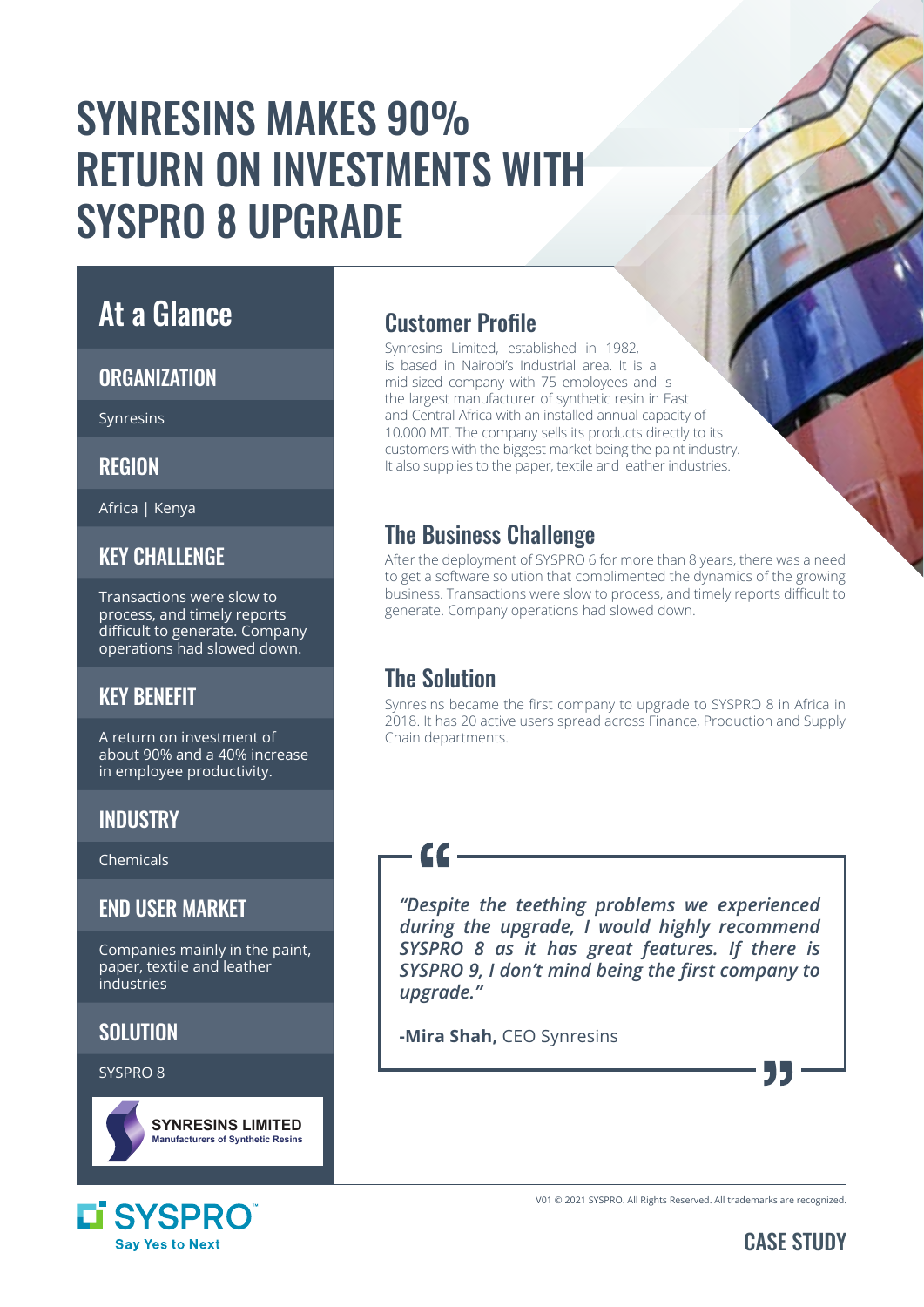#### Digitalizing with SYSPRO 8 to Optimize Business Opportunities

Today the operations have been simplified and streamlined by SYSRPRO 8 freeing up time for employees to focus on the core business of the company. "I can generate a sales or inventory report at a click of a button. My staff do not have to spend hours putting together reports. Extracting a report from SYSPRO 6 was very difficult because it was not possible to extract the reports in excel or PDF formats said Mira Shah, Synresins CEO

SYSPRO 8 has made it very easy for Synresins to analyze complex data and get business insights that enable timely decision making. Increased visibility into operational performance has accelerated decision making and turnaround time.

In addition, with SYSPRO 8, Synresins can easily configure the system to better suit its unique business needs and streamline its business processes.

"SYSPRO 8 has enabled us to enhance our quality assurance. We have put controls in our system that ensure no product can be sold to a customer without our lab team approving it. When a product is ready for sale, the sales team cannot generate an invoice until the lab team approves the product on the system. These configurations enable us to guarantee quality of our products and ensure internal processes are adhered to," said Mira.

Another module that Synresins is taking advantage of is the Landed Cost Tracking module to track their raw material imports. Importing involves dealing with many agents, a load of paperwork and payments. This module has enabled Synresins to track the raw materials they import, the cost incurred and the time it takes to get them from the supplier. Before deployment of SYSPRO 8, it took a week to consolidate the costs and reports. Today the system updates real-time saving the company a lot of man hours.

#### REALIZING QUANTIFIABLE BUSINESS BENEFITS

"SYSPRO as a company has great customer support. Our transition to SYSPRO 8 had many challenges, but through tremendous support from the SYSPRO team, we were able to navigate through and enjoy the benefits of the upgrade. Despite the teething problems we experienced during the upgrade, I would highly recommend SYSPRO 8 as it has great features. If there is SYSPRO 9, I don't mind being the first company to upgrade," said Mira.

The ability to quickly analyze complex data, get business insights, make timely decisions, eliminate mundane tasks and reduce the number of man-hours in admin related tasks has seen a return on investment of about 90% and a 40% increase in employee productivity since the company upgraded to SYSPRO 8.

#### **www.syspro.com** V01 © 2021 SYSPRO. All Rights Reserved. All trademarks are recognized.